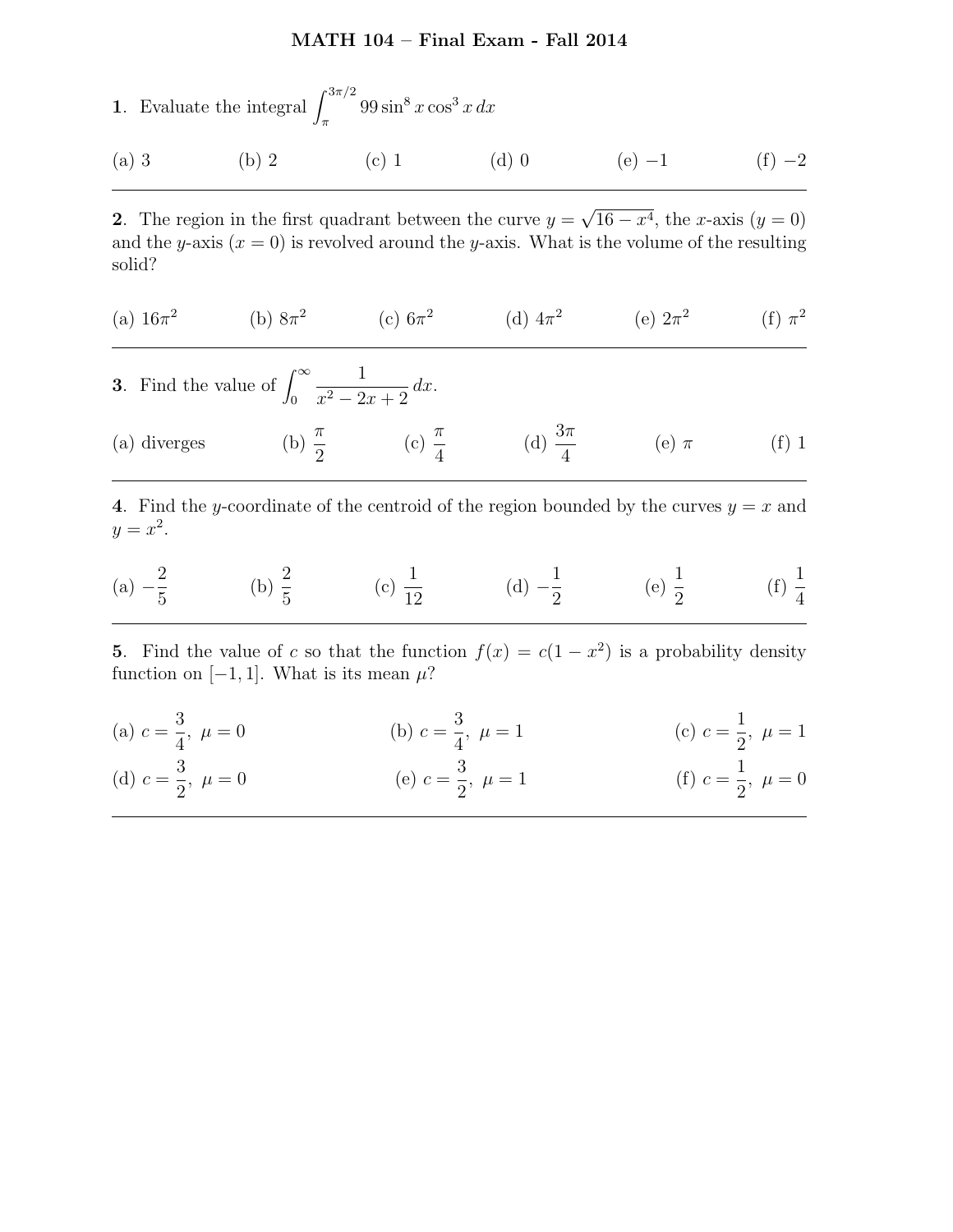**6**. Find the length of the curve  $f(x) = \int_0^x$ √  $3t + 2 dt$  between  $x = 0$  and  $x = 2$ .

(a) 
$$
2(9+\sqrt{3})
$$
 (b)  $2(9-\sqrt{3})$  (c)  $\frac{8\sqrt{3}}{9}$ 

√

(d) 
$$
\frac{2}{3}(9-\sqrt{3})
$$
 (e)  $\frac{2}{3}(9+\sqrt{3})$  (f)  $\frac{4\sqrt{2}}{3}$ 

7. Determine if the series below converge absolutely A, conditionally C, or diverge  $\mathcal{D}$ .

$$
\begin{array}{ll}\n\text{I.} & \sum_{n=2}^{\infty} \frac{1}{n \ln n} & \text{II.} & \sum_{n=1}^{\infty} (-1)^n \frac{2^n}{n!} \\
\text{(a) } \mathcal{D}, \mathcal{C} & \text{(b) } \mathcal{D}, \mathcal{A} & \text{(c) } \mathcal{C}, \mathcal{D} \\
\text{(e) } \mathcal{C}, \mathcal{A} & \text{(f) } \mathcal{A}, \mathcal{D} & \text{(g) } \mathcal{A}, \mathcal{C} & \text{(h) } \mathcal{A}, \mathcal{A}\n\end{array}
$$

8. Find the interval of convergence of the power series  $\sum_{n=1}^{\infty}$  $n=2$  $(x-3)^n$  $\frac{x}{3^n \ln n}$ .

(a)  $[0, 6)$  (b)  $[0, 6]$  (c)  $(0, 3]$  (d)  $[0, 3]$  (e)  $[-3, 9)$  (f)  $[-3, 6]$ 

**9**. Let  $P_2(x)$  be the Taylor polynomial of degree two for  $f(x) = \sqrt{x}$  centered at  $a = 4$ . What is the value of  $P_2(5)$ ?

(a) 
$$
\sqrt{5}
$$
 (b)  $\frac{143}{64}$  (c)  $\frac{73}{32}$  (d)  $\frac{71}{32}$  (e)  $\frac{35}{16}$  (f)  $\frac{9}{4}$ 

10. Find  $y(2)$  if y satisfies the initial-value problem  $xy' = x^3 - 2y$  and  $y(1) = 1$ .

(a) 
$$
\frac{9}{5}
$$
 (b)  $\frac{5}{6}$  (c) 2 (d)  $\frac{4}{5}$  (e) -1 (f)  $\frac{1}{6}$ 

11. A tank initially contains 100 gallons of brine with 60 lbs of dissolved salt. Brine that contains 3 lbs of salt per gallon enters the tank at the rate of 3 gallons per minute and the well-stirred mixture leaves at the rate of 3 gallons per minute. Let  $y(t)$  be the amount of salt in the tank at time t. What is  $y(100 \ln 2)$ ?

| $(a)$ 30 | (b) 80 | (c) 260 | $(d)$ 270 | (e) 300 | (f) 320 |
|----------|--------|---------|-----------|---------|---------|
|----------|--------|---------|-----------|---------|---------|